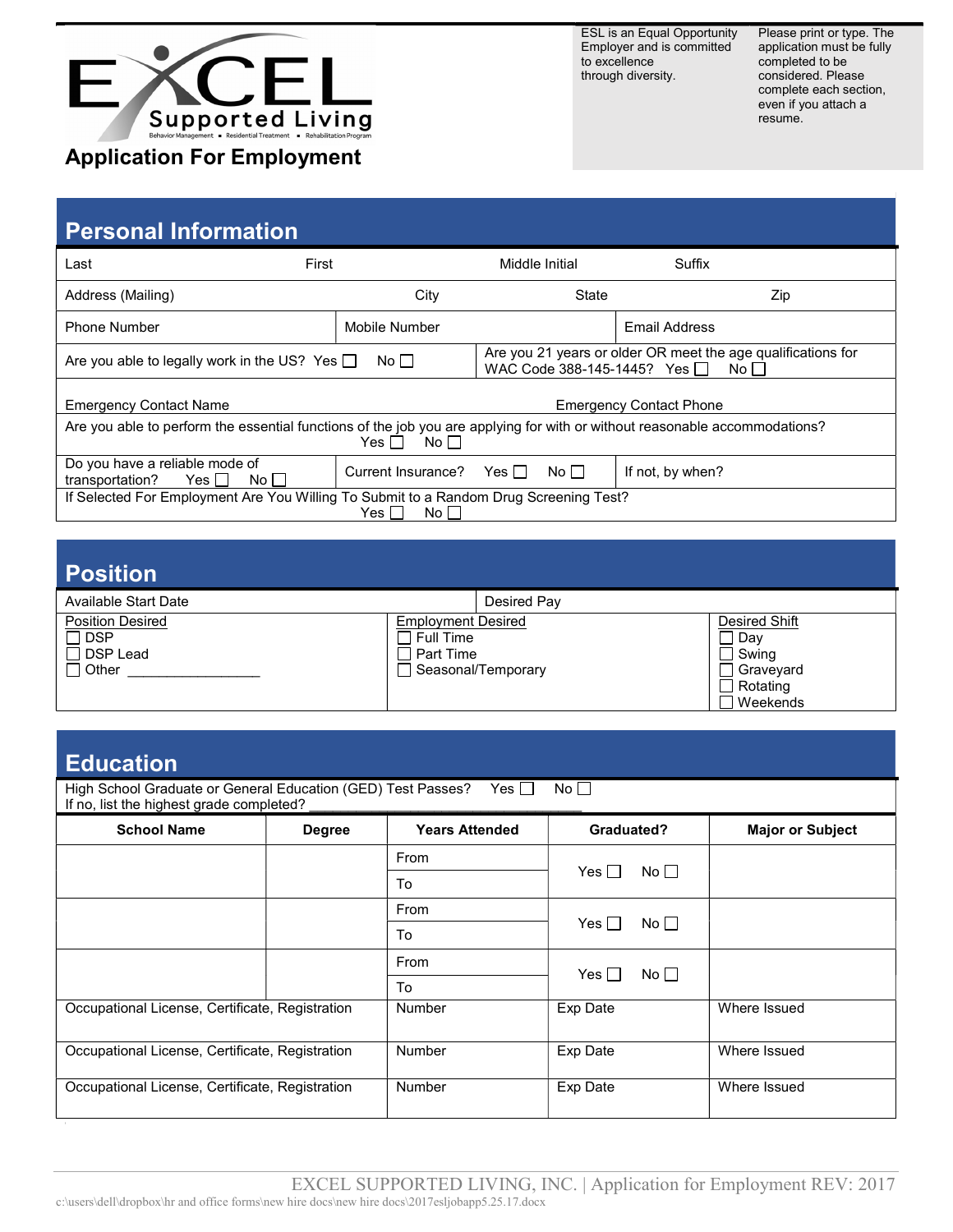# Special Skills

Languages Spoken, Written or Fluently Spoken Other than English?

List All Pertinent Skills and Equipment (Maximum 500 characters)

| <b>Employment History</b>                      |                          |     |                                      |                        |
|------------------------------------------------|--------------------------|-----|--------------------------------------|------------------------|
| Veteran Information<br>(Most Recent)           | <b>Branch of Service</b> |     | Date of Entry                        | Date of Discharge      |
| Employer (1)                                   |                          |     | <b>Work Phone</b>                    | Dates Employed         |
| Address                                        |                          |     | Job Title                            | <b>Ending Pay Rate</b> |
| City                                           | <b>State</b>             | Zip |                                      | Supervisor             |
| Number of Employees Supervised                 |                          |     | Specific Duties (500 characters max) |                        |
| Reason For Leaving?                            |                          |     |                                      |                        |
| May We Contact This Employer? Yes $\Box$<br>No |                          |     |                                      |                        |
| Employer (2)                                   |                          |     | <b>Work Phone</b>                    | Dates Employed         |
| <b>Address</b>                                 |                          |     | Job Title                            | <b>Ending Pay Rate</b> |
| City<br><b>State</b>                           |                          | Zip |                                      | Supervisor             |
| Number of Employees Supervised?                |                          |     | Specific Duties (500 characters max) |                        |
| Reason for Leaving?                            |                          |     |                                      |                        |
| May We Contact This Employer? Yes $\square$    | No <sub>1</sub>          |     |                                      |                        |
| Employer (3)                                   |                          |     | Work Phone                           | Dates Employed         |
| <b>Address</b>                                 |                          |     | Job Title                            | <b>Ending Pay Rate</b> |
| City                                           | State                    | Zip |                                      | Supervisor             |
| Number of Employees Supervised?                |                          |     | Specific Duties (500 characters max) |                        |
| Reason for Leaving                             |                          |     |                                      |                        |
| May We Contact This Employer? Yes $\Box$       | $No \Box$                |     |                                      |                        |

## Signature Disclaimer

I certify that my answers are true and complete to the best of my knowledge. If this application leads to employment, I understand that false or misleading information in my application or interview may result in my release.

| Name (Please Print) | Signature |
|---------------------|-----------|
|                     |           |
| Date                |           |
|                     |           |
|                     |           |